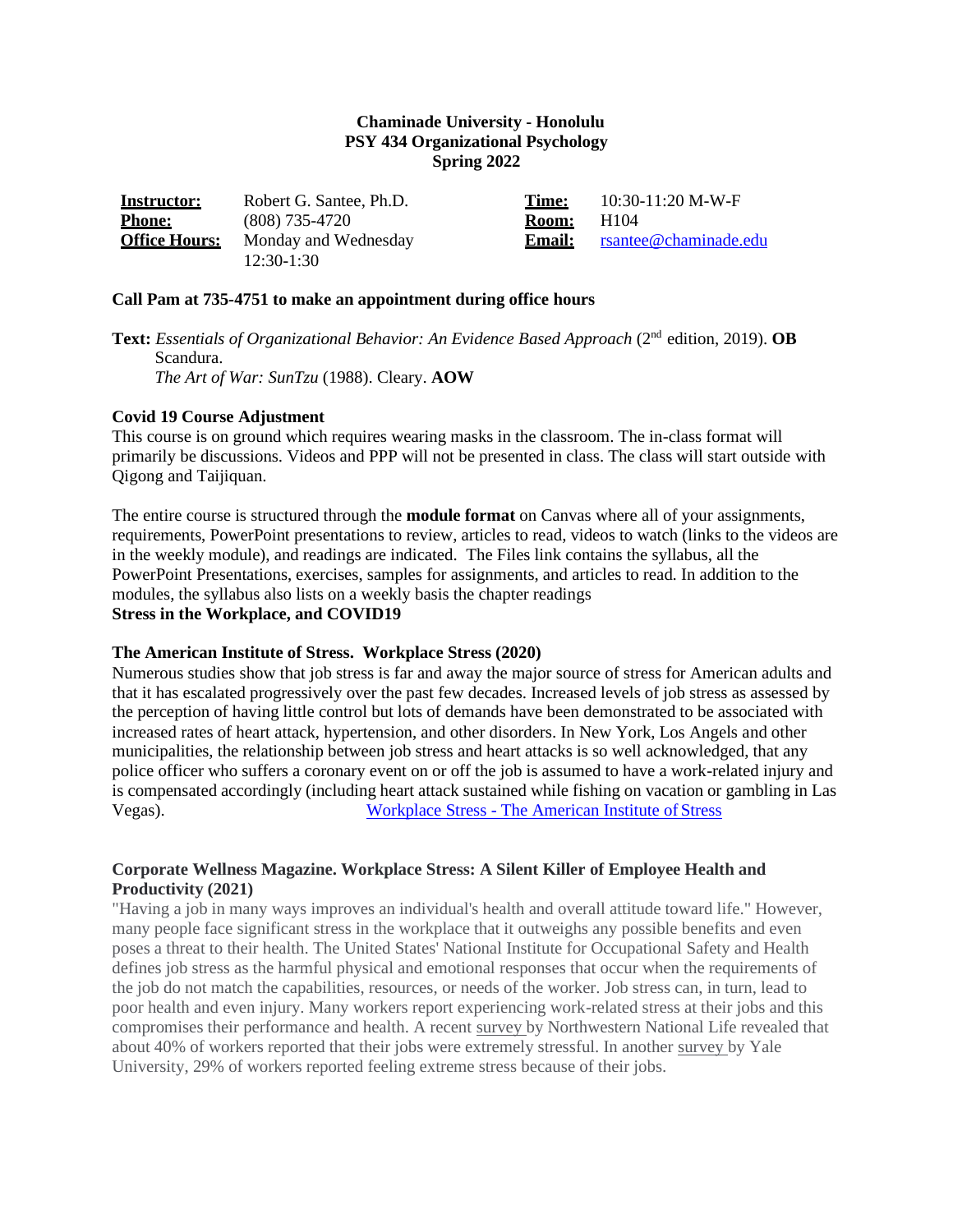Stress levels vary between professions and population groups. Some workers are at a higher risk of stress than others. Studies reveal that younger workers, women, and those in lower-skilled jobs are at most risk of experiencing work-related stress and its attendant complications. Casual full-time workers, who are likely to have the lowest job control and high job demands are most at risk of job strain.

[Workplace Stress: A Silent Killer of Employee Health and Productivity](https://www.corporatewellnessmagazine.com/article/workplace-stress-silent-killer-employee-health-productivity#%3A%7E%3Atext%3DWorkplace%20stress%20also%20has%20adverse%2Cabuse%2C%20and%20poor%20dietary%20patterns) [\(corporatewellnessmagazine.com\)](https://www.corporatewellnessmagazine.com/article/workplace-stress-silent-killer-employee-health-productivity#%3A%7E%3Atext%3DWorkplace%20stress%20also%20has%20adverse%2Cabuse%2C%20and%20poor%20dietary%20patterns)

### **American Psychological Association (2019). Stress in America: Stress and Current Events. Stress in America™ Survey**

The 2019 survey (N= 3,617 adults age 18+) finds—as recent surveys have—that personal sources of stress and Americans' stress levels remain relatively constant year to year. When asked about their personal stressors, around six in 10 adults identify work (64%) and money (60%) as significant sources of stress, making them the most commonly mentioned personal stressors.

[Stress in America™ 2019 \(apa.org\)](https://www.apa.org/news/press/releases/stress/2019/stress-america-2019.pdf) page 6, November 2019

# **American Psychological Association (2020). STRESS IN AMERICA™ 2020 A National Mental Health Crisis**

Our 2020 survey is different. It reveals that Americans have been profoundly affected by the COVID-19 pandemic, and that the external factors Americans have listed in previous years as significant sources of stress remain present and problematic.

These compounding stressors are having real consequences on our minds and bodies. It is the unusual combination of these factors and the persistent drumbeat of a crisis that shows no sign of abating that is leading APA to sound the alarm: **We are facing a national mental health crisis that could yield serious**  health and social consequences for years to come. There is no question: The COVID-19 pandemic has had a substantial impact on the lives of all Americans, and it will continue to do so. It has disrupted work, education, health care, the economy and relationships, with some groups more negatively impacted than others. **Page 1**

The impacts of the pandemic have left few unscathed. One important underpinning of this is stress related to the economy. More than 6 in 10 adults (63%) say it is a significant source of stress. This is significantly higher than the proportion who said the same in 2019 (46%) and is nearing levels reported during the 2008 recession (69%). Looking at employed adults specifically, while they are just as likely to say work is a source of stress as they were in 2019 (64% of employed adults reported it as a source of stress in both years), more than half (56%) say that job stability is a source of stress, which is significantly higher than the proportion noting the same in 2019 (50%). **P. 7**

[Stress in America™ 2020 \(apa.org\)](https://www.apa.org/news/press/releases/stress/2020/sia-mental-health-crisis.pdf) October 2020

# **Center for Disease Control and Prevention. Employees: How to Cope with Job Stress and Build Resilience During the COVID-19 Pandemic 12/23/20**

Whether you are going into work or working from home, the COVID-19 pandemic has probably changed the way you work. Fear and anxiety about this new disease and other [strong emotions c](https://emergency.cdc.gov/coping/selfcare.asp)an be overwhelming, and workplace stress can lead to [burnoutexternal icon.](https://www.who.int/mental_health/evidence/burn-out/en/) How you [cope with these emotions](https://www.cdc.gov/coronavirus/2019-ncov/daily-life-coping/stress-coping/care-for-yourself.html) [and stress c](https://www.cdc.gov/coronavirus/2019-ncov/daily-life-coping/stress-coping/care-for-yourself.html)an affect your well-being, the well-being of the people you care about, your workplace, and your community. During this pandemic, it is critical that you recognize what stress looks like, take steps to build your resilience and manage job stress, and know where to go if you need help.

<https://www.cdc.gov/coronavirus/2019-ncov/community/mental-health-non-healthcare.html>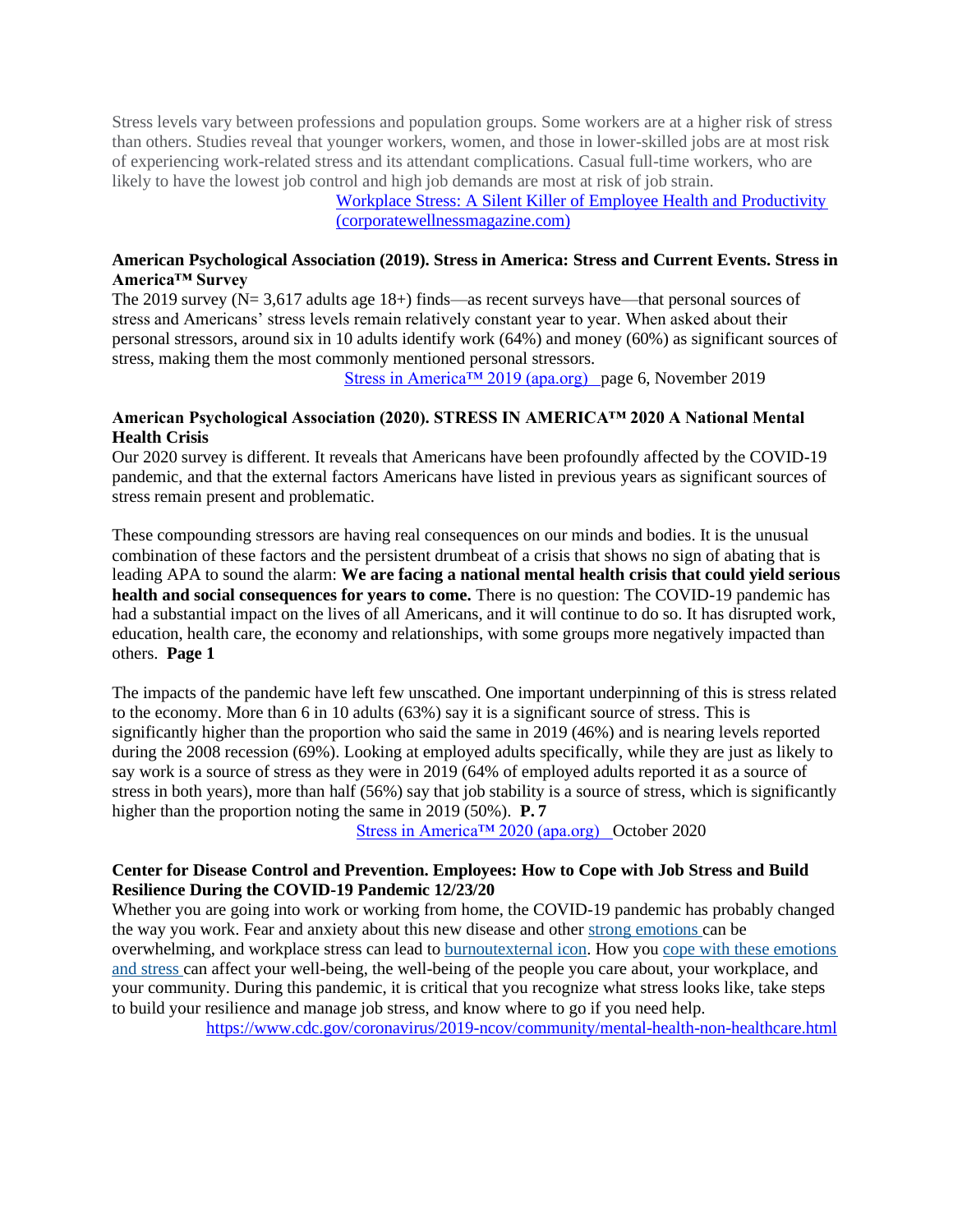# **Course Description**

The scope of this course is an exploration of managing organizations within the context of western psychology, especially with a foundation in evolutionary theory, neuroscience, and stress management, and the non-western approaches of the *Art of War* (BingFa) attributed to Sunzi, the *DaodeJing* attributed to Laozi, and the *Analects* of Confucius. Thus, this course explores Organizational Psychology from an interdisciplinary, culturally diverse, holistic, and integrative perspective.

Your success as a managerial leader depends on your ability to generate energy and commitment among people within your organization, and to channel that energy and commitment toward organizational goals. Doing so requires a thorough understanding of the root causes of human attitudes and behavior, as well as how attitudes and behaviors are influenced by leadership and the surrounding organizational and global context.

This course covers the concepts of leadership, motivation, group dynamics, personality, organizational development strategies, and other behavioral aspects involved in the effective management of an organization through readings, lecture, video, discussion. The emphasis is on building a sound grasp of leadership practice, and on developing the ability to apply such knowledge to real-life situations.

Special attention is given to the COVID 19 context and its impact on the work world.

# **Psychology Program Learning Outcomes (PLOs)**

1. Students will identify key concepts, principles, and overarching themes in psychology.

2. Students will exhibit the value of adaptation and change through the critical thinking processof interpretation, design, and evaluation of psychological research.

3. Students will exhibit effective writing and oral communication skills within the context of the fieldof psychology.

4. Students will exhibit the value of educating the whole person through the description and explanation of the dynamic nature between one's mind, body, and social influences.

# **Course Student Learning Outcomes**

1. **Declarative Knowledge**: Students will identify key concepts, principles, and overarching themes in the field of organizational psychology via a multiple-choice midterm and final exam. This outcome links directly to **PLO 1**.

2. **Procedural/Performance Knowledge**: Students will demonstrate the experiential relationship between **adaptation and change**, and a **holistic, integrative approach** to the field of Organizational Psychology via 1) performing the Five Animals Frolic Qigong once a day for 21days, keeping a Journal on your performance, and writing a paper on your experiences in our everchanging environment and 2) writing a reflection paper on your experiences/interactions with the various on ground organizations, businesses, restaurants, banks, stores, doctor/hospital services, recreational companies, hair salons/barbers, etc. (for example, Safeway, McDonalds, Starbucks, Bank of Hawaii, Chaminade, Walmart, Subway, Zippy's, COSTCO, etc.) that you dealt with **prior to the COVID 19 pandemic** and are **currently still dealing with during this ongoing pandemic.** This outcome links directly to **PLO 4**.

# **Grading**

# **Paper 1**

Given the high levels of stress simply being a student in college, which is an organization, the significant amount of stress that is associated with the normal work world and thus is a concern in managing organizations, the fact that this stress in both areas is compounded by the COVID 19 Pandemic, and that this stress needs to be addressed from the perspective of both mind and body, your first paper will require you to address it by performing The Five Animals Frolic Qigong.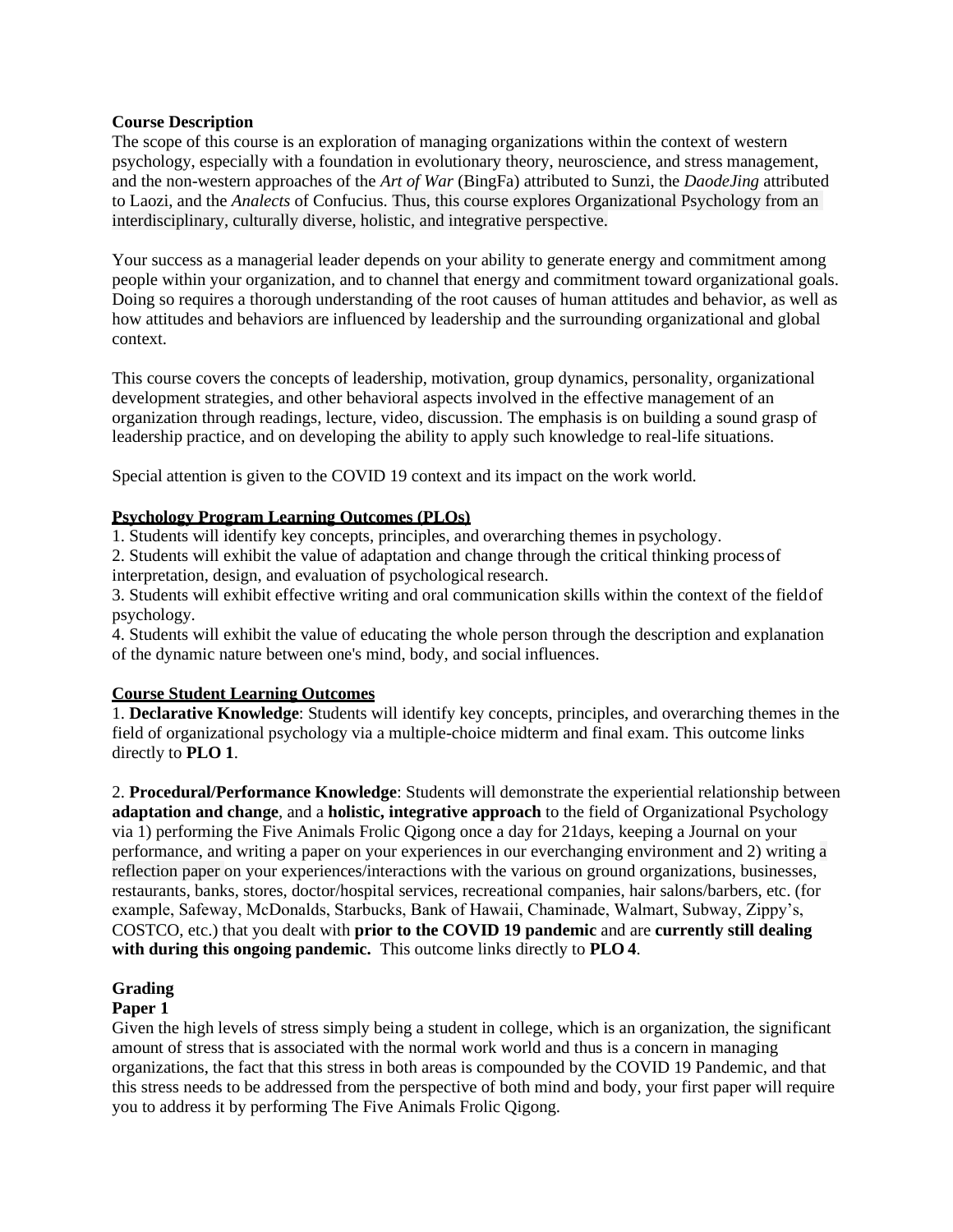This paper is about your experiences performing the Five Animal Frolic Qigong once a day for 10 minutes each day for 21 consecutive days **beginning on 1/14/22 and finishing on 2/3/22.** Paper is **due 2/7** before noon. Each day for 21 days, I want you to keep a journal where, for each day/date, you write down, **minimum 3 complete sentences (no listing),** and describe 1) your physical, psychological, and behavioral experiences performing the Five Animals Frolic Qigong for that day. At the end of 21 days, I want you to write a paper discussing what this experience of performing the Five Animals Frolic Qigong had on your 1) daily stress levels 2) overall stress levels by comparing day 1 with day 21, 3) ability to relax,4) daily interaction with others, 5) overall physical, psychological, behavioral and interpersonal health and wellbeing, and 6) understanding of the relevance and application of the Marianist Educational Value of Educate for Adaptation and Change (**adaptation and change**) and the Marianist Educational Value of Provide and Excellent Education **(holistic, integrative approach)**

The video you will follow each day is found on YouTube and is called Five Animals Frolic with Dr. Santee [Five Animals Frolic with Dr. Santee -](https://www.youtube.com/watch?v=x5RELL84J4E) YouTube

The video is 5 minutes long so you can follow it two times in a row. I want you to include your 21-day journal (**which does not count as part of the typed two full single-space pages, it does however count for 10 of the 30 points for this paper. So, make sure it is complete and thorough)** when you submit your paper. Your journal also needs to be typed and included as part of the paper submission. **Do not** submit your journal separately. This paper is your observations, thoughts and experiences, no references to other additional works or quotes from other additional works – just your observations thoughts and experiences. **30 points**

Minimum typed, two full, single-spaced pages (you can write more), 1-inch margins on all sides, Times New Roman, size 12 font, separate introduction and conclusion, do not run any of the 6 sections, noted above, together. The first line of each paragraph is indented (no one paragraph papers), separate cover page (**cover page does not count as part of the minimum page requirement**), with your name, course, semester, due date.

# **Paper 2.**

For this paper, I want you to discuss your experiences/interactions with the various on ground organizations, businesses, restaurants, banks, stores, doctor/hospital services, recreational companies, hair salons/barbers, etc. (for example, Safeway, McDonalds, Starbucks, Bank of Hawaii, Chaminade, Walmart, Subway, Zippy's, COSTCO, etc.) that you dealt with **prior to the COVID 19 pandemic** and are **currently still dealing with during this ongoing pandemic**. For each separate organization you are still dealing with, remember you are comparing the pre-pandemic situation with the current pandemic situation, answer the following questions.

- 1. Has there been any changes in how often you utilize their services? Explain you answer.
- 2. Has there been any changes how you utilize their services? Explain you answer.
- 3. Has there been any changes in your interactions with the people who provide their services? Explain your answer.
- 4. Has there been any changes in your stress levels when interacting with the people who provide their services? Explain your answer?
- 5. Have you noticed any changes in the stress levels of people who provide their services to you? Explain your answer.
- 6. Have you noticed any changes in the customer service provided to you when you utilize their services? Explain your answer. Please rate  $(1-10$  with  $1 =$  terrible and  $10 =$  great) for each organization (pre and current) and explain your reason for your rating.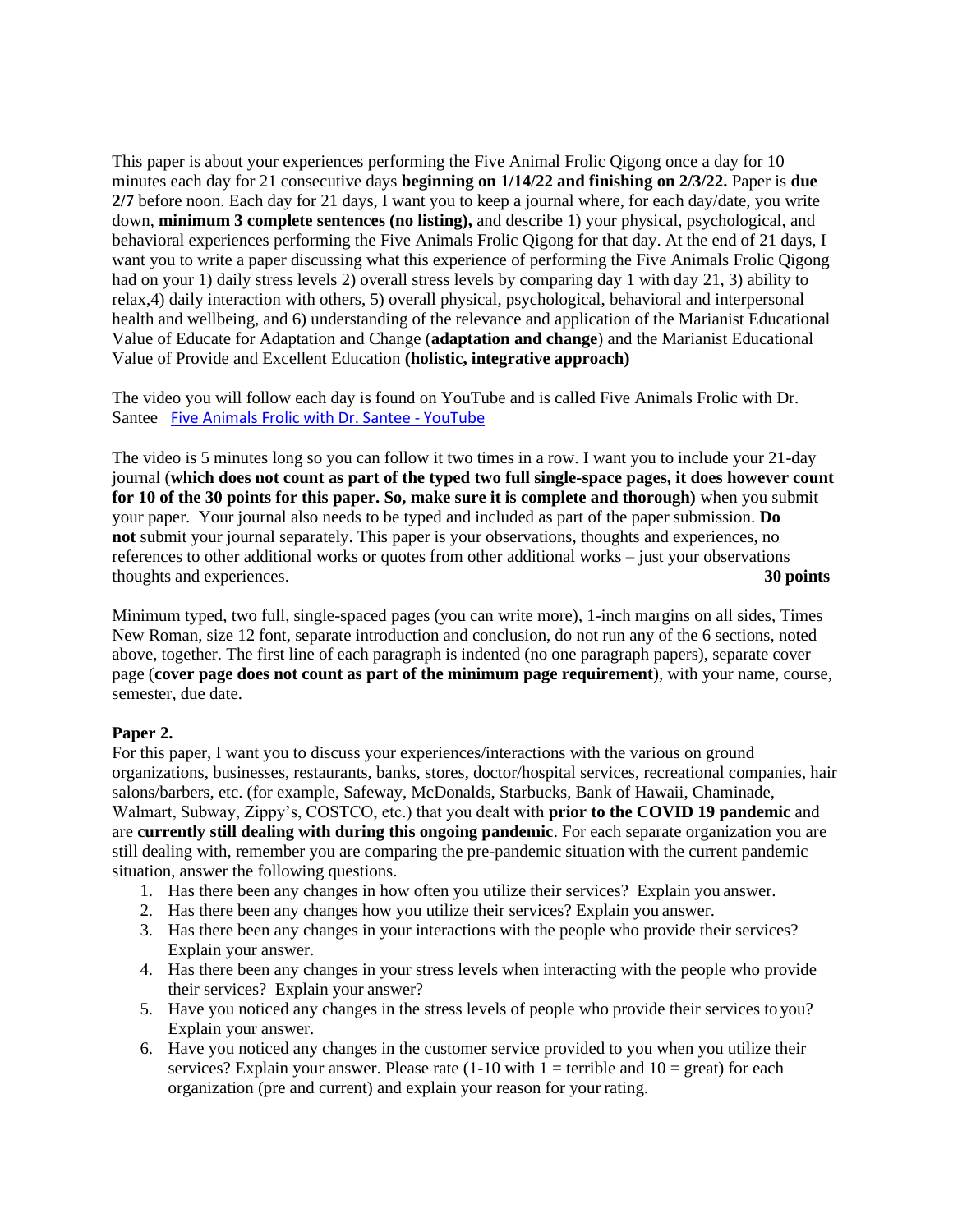Minimum typed, three full, single spaced pages (you can write more), 1-inch margins on all sides, Times New Roman, size 12 font, **separate paragraphs for your introduction and conclusion**. **Separate paragraphs for each organization etc. Don not run your answers for the questions/answers for each of the organizations together. Each organization and the answers to the questions for that organization are separate from your answers to the questions and answers for the other organizations**. The first line of each paragraph is indented (no one paragraph papers), separate cover page (cover page does not count as part of the minimum page requirement), with your name, course, semester, due date. **Minimum 5 organizations, businesses, etc**.

Clearly identify each organization and each of the questions with their answer for each of the organizations. Remember you are comparing across all six questions, the pre-pandemic situation with the current pandemic situation for each organization separately. Do not discuss different organizations in the same paragraphs. **30 points** 

| 25 item Multiple Choice Mid-Term Exam                 | <b>100 Points</b> |
|-------------------------------------------------------|-------------------|
| 50 item Multiple Choice Final Exam                    | 200 Points        |
| Discussion Questions 3x 15 (See Canvas Module Week 1) | 45 points         |

**Total Points = 405**

**Grades A = 364 and above B = 324-363 C = 283-323 D = 243-282 F = 242 and below** 

No Late papers, no extra credit, and no incompletes are given in this course.

- **All work must be completed within the time frame of the course. Nothing will be accepted after the last class of the term.**
- **NO MAKE-UP WORK from this class will be allowed. NoExceptions.**
- **If you are late when roll is taken, you will be considered absent. If you leave more than 30 minutes early, you will be considered as absent from the class.**
- **Students must, clearly medical excuses will be allowed, participate in the Taijiquan Form and Qigong at the start of each class. If you do not participate, you will be marked absent.**
- **COMPUTERS CAN BE USED FOR CLASS WORK AND AUDIO RECORDING ONLY, NO VIDEO RECORDING PICTTURE TAKING, OR ANYTHING ELSE DURING CLASSTIME.**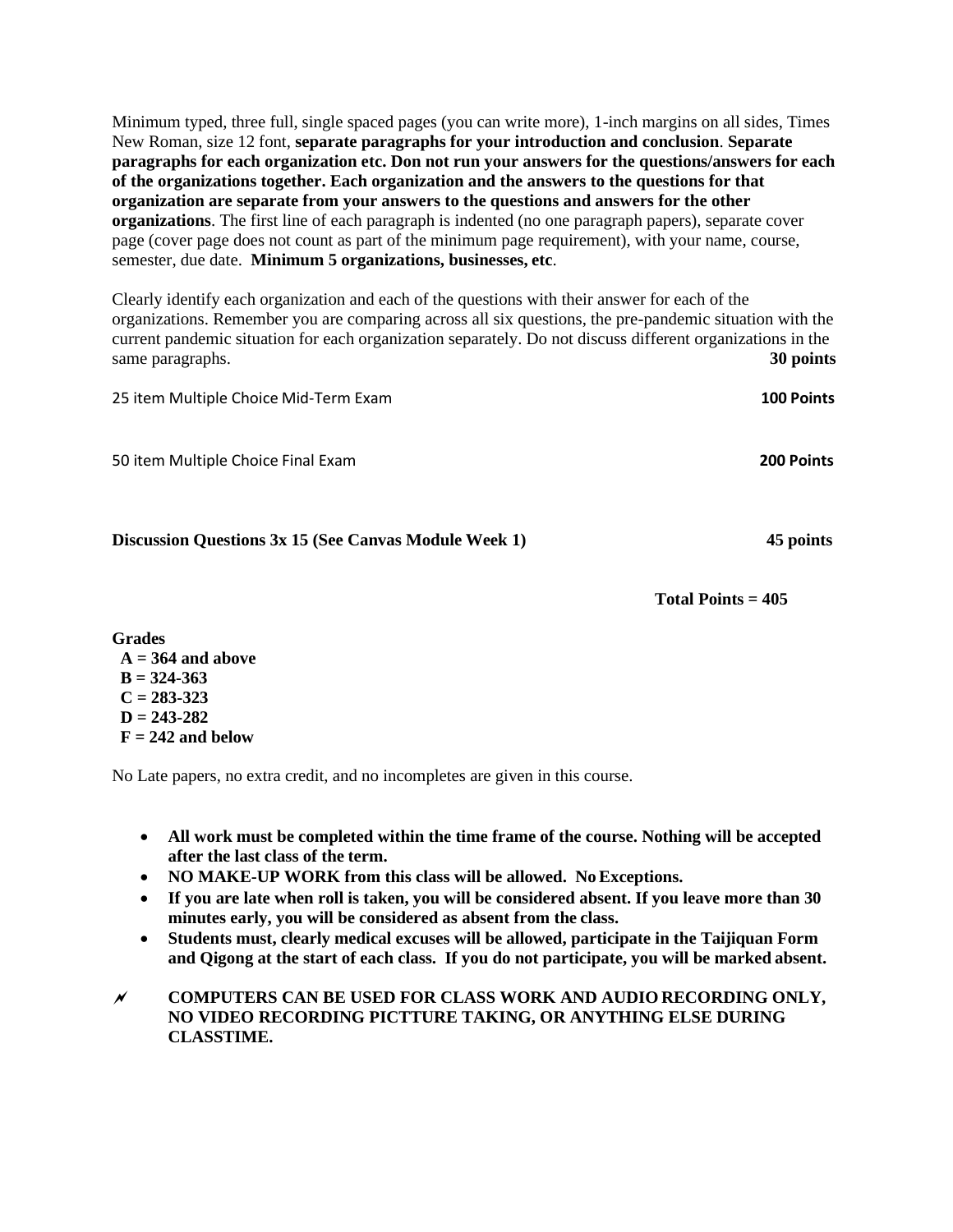# **CELLULAR PHONES CAN BE USED FOR AUDIO RECORDING ONLY, NO VIDEO RECORDING, PICTURE TAKING, TEXTING OR OTHER CELLULAR USE ALLOWED.**

### **Academic Honesty**

Academic honesty is an essential aspect of all learning, scholarship, and research. It is one of the values regarded most highly by academic communities throughout the world. Violations of the principle of academic honesty are extremely serious and will not be tolerated.

Students are responsible for promoting academic honesty at Chaminade by not participating in any act of dishonesty and by reporting any incidence of academic dishonesty to an instructor or to a University official. Academic dishonesty may include theft of records or examinations, alteration of grades, and plagiarism.

Questions of academic dishonesty in a particular class are first reviewed by the instructor, who must make a report with recommendations to the Dean of the Academic Division. Punishment for academic dishonesty will be determined by the instructor and the Dean of the Academic Division and may range from an 'F' grade for the work in question to an 'F' for the course to suspension or dismissal from the University.

*Chaminade University Graduate Catalog 2019/2020, pg. 30-31*

#### **Attendance Policy**

**Students are expected to attend regularly all courses for which they are registered. Student should notify their instructors when illness or other extenuating circumstances prevents them from attending class.**

**Unexcused absences equivalent to more than a week of classes may lead to a grade reduction for the course. Any unexcused absence of two consecutive weeks or more may result in being withdrawn from the course by the instructor, although the instructor is not required to withdraw students in that scenario. Repeated absences put students at risk of failing grades.**

**Federal regulations require continued attendance for continuing payment of financial aid. When illness or personal reasons necessitate continued absence, the student should communicate first with the instructor to review the options. Anyone who stops attending a course without official withdrawal may receive a failing grade or be withdrawn by the instructor at the instructor's discretion.**

**[Attendance | Chaminade University -](https://catalog.chaminade.edu/generalinformation/academicaffairs/policies/attendance) PROD [Integrated] Catalog**

#### **Scientific Method Definitions**

The **METHODS OF SCIENCE** are only tools, tools that we use to obtain knowledge about phenomena.

The **SCIENTIFIC METHOD** is a set of assumptions and rules about collecting and evaluating data. The explicitly stated assumptions and rules enable a standard, systematic method of investigation that is designed to reduce bias as much as possible. Central to the scientific method is the collection of data, which allows investigators to put their ideas to an empirical test, outside of or apart from their personal biases. In essence, stripped of all its glamour, scientific inquiry is nothing more **THAN A WAY OF LIMITING FALSE CONCLUSIONS ABOUT NATURAL EVENTS.**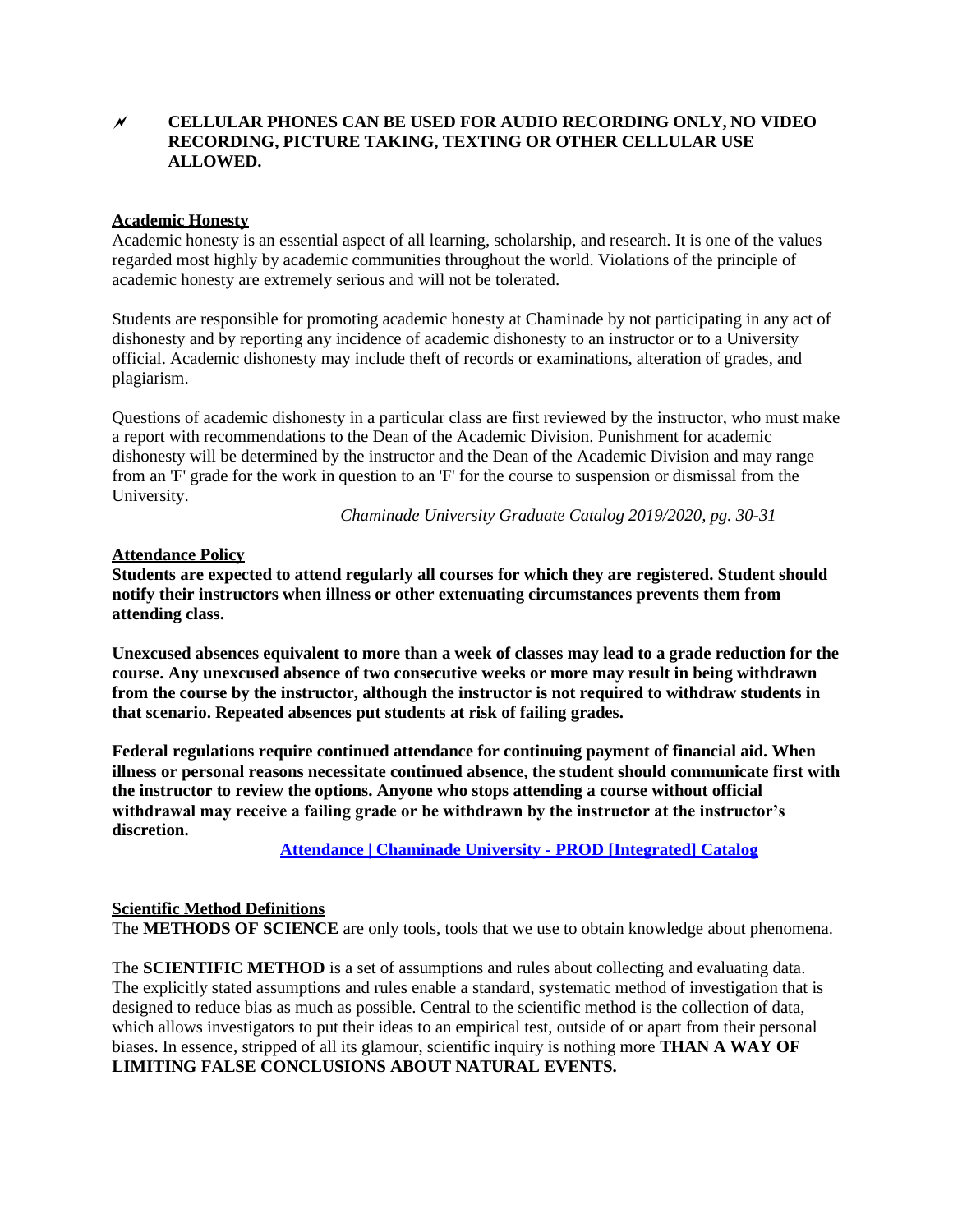Knowledge of which the credibility of a profession is based must be objective and verifiable (testable) rather than subjective and untestable.

**SCIENCE** is a mode of controlled inquiry to develop an objective, effective, and credible way of knowing.

The assumptions one makes regarding the basic qualities of human nature (that is, cognitive, affective, behavioral, and physiological processes) affect how one conceptualizes human behavior.

The two basic functions of scientific approach are 1) advance knowledge, to make discoveries, and to learn facts in order to improve some aspect of the world, and 2) to establish relations among events, develop theories, and this helps professionals to make predictions of future events.

*The above quotes were taken directly from:*  Research Design And Counseling Heppner, Kivlighan, and Wampold

A **THEORY** is a large body of interconnected propositions about how some portion of the world operates; a **HYPOTHESIS** is a smaller body of propositions. **HYPOTHESES** are smaller versions of theories. Some are derived or born from theories. Others begin as researchers' hunches and develop into theories.

The **PHILOSOPHY OF SCIENCE** decrees we can only falsify, not verify (prove), theories because we can never be sure that any given theory provides the best explanation for a set of observations.

*The above quotes were taken directly from:* Research Method In Social Relations

Kidder

**THEORIES** are not themselves directly proved or disproved by research. Even **HYPOTHESES** cannot be proved or disproved directly. Rather, research may either support or fail to support a particular hypothesis derived from a theory.

Scientific research has four general goals: (1) to describe behavior, (2) to predict behavior, (3) to determine the causes of behavior, and (4) to understand or explain behavior.

*The above quotes were taken directly from:* Methods In Behavioral Research

**Cozby** 

In order to verify the reliability and validity of scientific research it is important to replicate the results. It is the preponderance of evidence that establishes/supports the theory.

*The above quotes were taken from:* <http://allpsych.com/researchmethods/replication.html>

#### Students With Disabilities

Chaminade will provide assistance for any student with documented disabilities. Any student who believes he/she may need accommodations in this class must contact the **Kokua Ike Coordinator** at (808) 739-8305 to make an appointment in order to determine if the student meets the requirements for documented disability in accordance with the Americans with Disabilities Act. It is important to contact them as soon as possible so that accommodations are implemented in a timely fashion. It is your responsibility to send your accommodation letter to your instructor in a timely manner. In other words, the accommodations are not retroactive. Given that this course is online, the primary area that you will be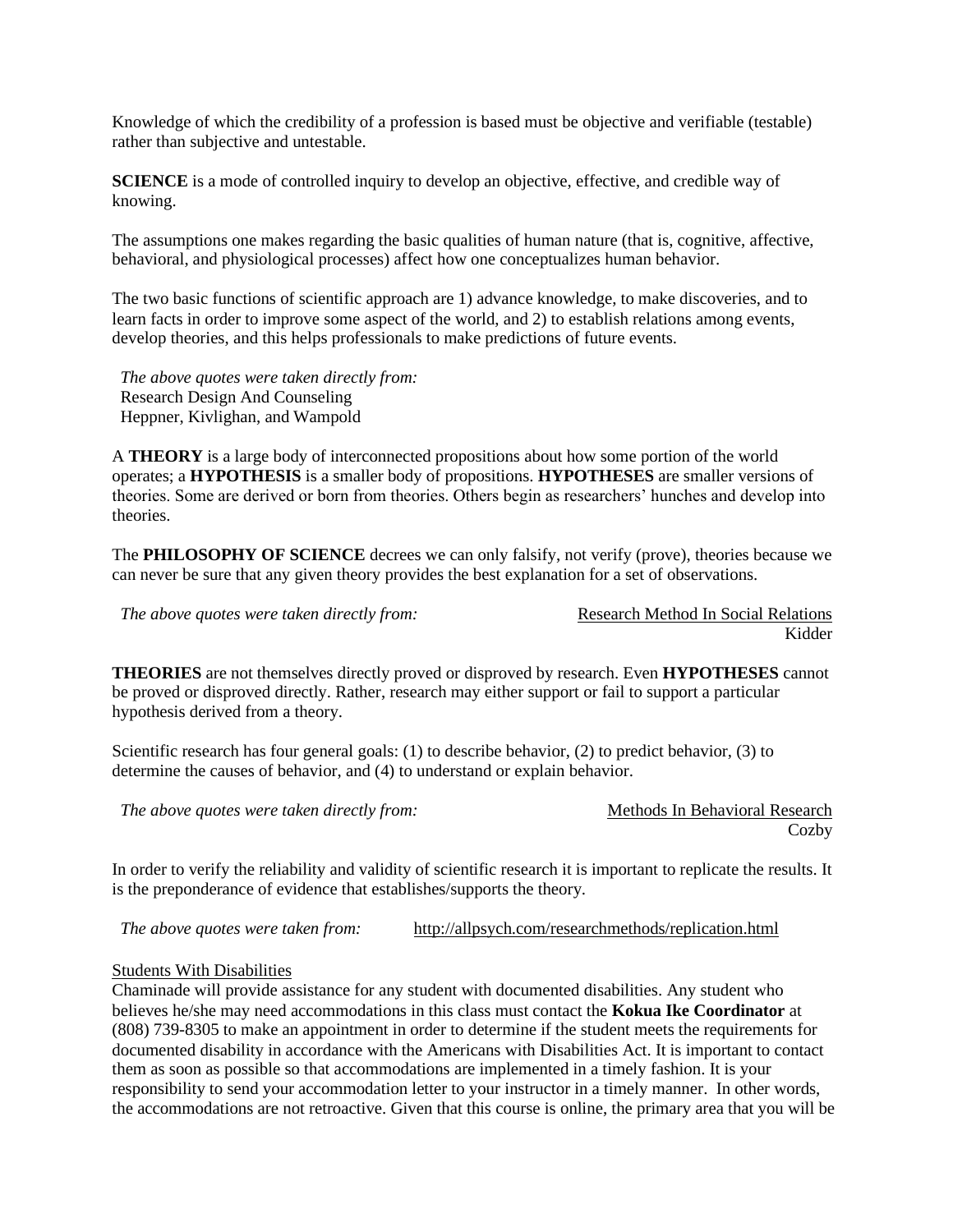using it, assuming you have an accommodation for a specific amount of extra time, is on exams. So make sure your accommodation letter is sent to your instructor at the start of the term if you plan on requesting the extra time. For more information contact<https://chaminade.edu/student-life/ada-accommodations/>

# **Title IX Statement**

Chaminade University of Honolulu (CUH) recognizes the inherent dignity of all individuals and promotes respect for all people. Sexual misconduct, physical and/or psychological abuse will NOT be tolerated at CUH. If you have been the victim of sexual misconduct, physical and/or psychological abuse, we encourage you to report this matter promptly. As a faculty member, I am interested in promoting a safe and healthy environment, and should I learn of any sexual misconduct, physical and/or psychological abuse, I must report the matter to the Title IX Coordinator. Should you want to speak to a confidential source you may contact the following:

• Chaminade Counseling Center 808 735-4845.

• Any priest serving as a sacramental confessor or any ordained religious leader serving in the sacred confidence role.

# **Tutoring Center**

Kokua Ike provides access to free one-on-one tutoring for undergraduate students, TutorMe online tutoring and manages test administration services. Information regarding the tutoring center can be found at<https://chaminade.edu/advising/kokua-ike/> The center can be contacted at (808) 735-4815 or [advising@chaminade.edu](mailto:advising@chaminade.edu) The center is located at Clarence T.C. Ching Hall, Room 252, 8:30 AM–4:30 PM (Monday-Friday)

#### **Credit Hour Policy**

The unit of semester credit is defined as university-level credit that is awarded for the completion of coursework. One credit hour reflects the amount of work represented in the intended learning outcomes and verified by evidence of student achievement for those learning outcomes. Each credit hour earned at Chaminade University should result in 45 hours of engagement. This equates to one hour of classroom or direct faculty instruction and a minimum of two hours of out-of-class student work each week for approximately fifteen weeks for one semester, 10-week term, or equivalent amount of work over a different amount of time. Direct instructor engagement and out-of-class work result in total student engagement time of 45 hours for one credit.

The minimum 45 hours of engagement per credit hour can be satisfied in fully online, internship, or other specialized courses through several means, including (a) regular online instruction or interaction with the faculty member and fellow students and (b) academic engagement through extensive reading, research, online discussion, online quizzes or exams; instruction, collaborative group work, internships, laboratory work, practica, studio work, and preparation of papers, presentations, or other forms of assessment. This policy is in accordance with federal regulations and regional accrediting agencies.

#### **Marianist Educational Values**

*Chaminade University is a Catholic, Marianist University. The five characteristics of a Marianist education are:*

**1. Educate for Formation in Faith**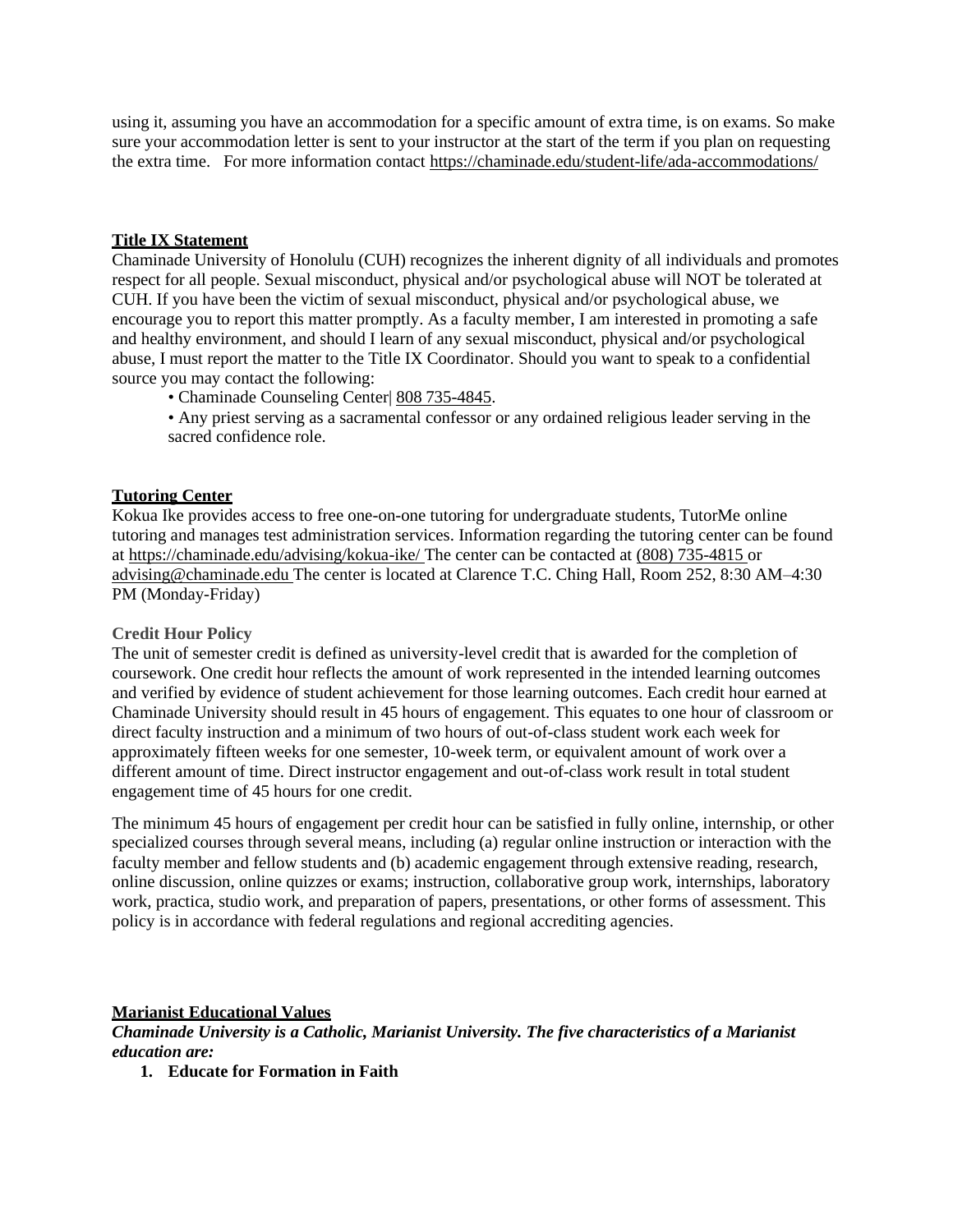Catholic Universities affirm an intricate relationship between reason and faith. As important as discursive and logical formulations and critical thinking are, they are not able to capture all that can be and ought to be learned. Intellectual rigor coupled with respectful humility provide a more profound preparation for both career and life. Intellectual rigor characterizes the pursuit of all that can be learned. Respectful humility reminds people of faith that they need to learn from those who are of other faiths and cultures, as well as from those who may have no religious faith at all.

# **2. Provide an Excellent Education**

In the Marianist approach to education, "excellence" includes the whole person, not just the technician or rhetorician. Marianist universities educate whole persons, developing their physical, psychological, intellectual, moral, spiritual and social qualities. Faculty and students attend to fundamental moral attitudes, develop their personal talents and acquire skills that will help them learn all their lives. The Marianist approach to education links theory and practice, liberal and professional education. Our age has been deeply shaped by science and technology. Most recently, information and educational technologies have changed the way faculty and students research and teach. At Marianist Universities, two goals are pursued simultaneously: an appropriate use of information technology for learning, and the enhancement of interaction between students and teachers. As Catholic, Marianist Universities seek to embrace diverse peoples and understand diverse cultures, convinced that ultimately, when such people come together, one of the highest purposes of education is realized: a human community that respects every individual within it.

# **3. Educate in Family Spirit**

Known for their strong sense of community, Marianists have traditionally spoken of this sense as "family spirit." Marianist educational experience fosters the development of a community characterized by a sense of family spirit that accepts each person with loving respect, and draws everyone in the university into the challenge of community building. Family spirit also enables Marianist universities to challenge their students, faculty and staff to excellence and maturity, because the acceptance and love of a community gives its members the courage to risk failure and the joy of sharing success.

# **4. Educate for Service, Justice, and Peace**

The Marianist approach to higher education is deeply committed to the common good. The intellectual life itself is undertaken as a form of service in the interest of justice and peace, and the university curriculum is designed to connect the classroom with the wider world. In addition, Marianist universities extend a special concern for the poor and marginalized and promote the dignity, rights and responsibilities of all people.

# **5. Educate for Adaptation to Change**

In the midst of rapid social and technological change, Marianist universities readily adapt and change their methods and structures so that the wisdom of their educational philosophy and spirituality may be transmitted even more fully. "New times call for new methods," Father Chaminade often repeated. The Marianist university faces the future confidently, on the one hand knowing that it draws on a rich educational philosophy, and on the other fully aware for that philosophy to remain vibrant in changing times, adaptations need to be made. *Selected from* **Characteristics of Marianist Universities: A Resource Paper***, Published in 1999 by Chaminade University of Honolulu, St. Mary's University and University of Dayton.* Each of these characteristics is integrated, to varying degrees, in this course.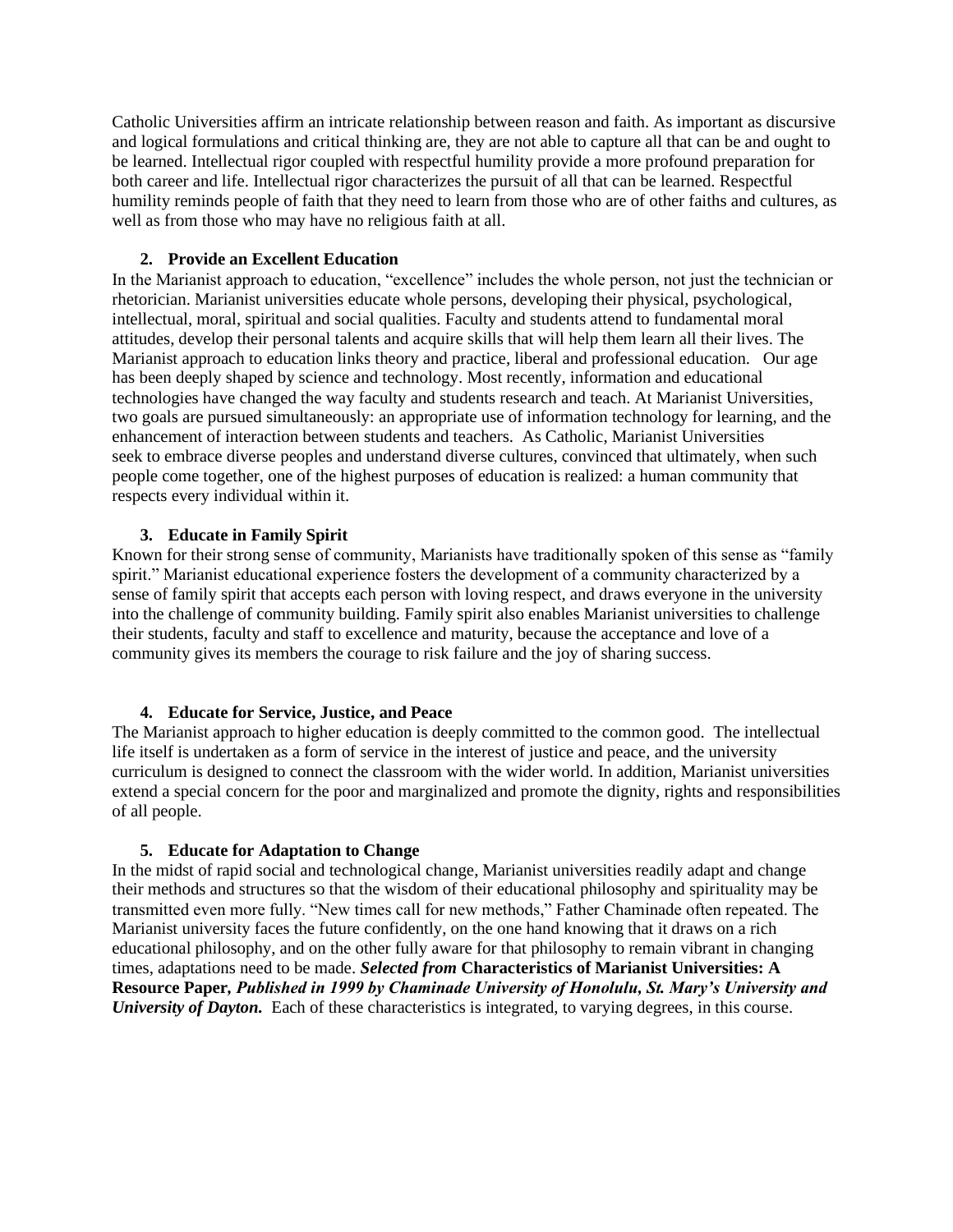# **Tentative Course Schedule**

#### **Use the Modules in Canvas**

All papers are submitted via Canvas. The Midterm exam is taken on Friday 3/4 at 10:30 am via Canvas. You have 30 minutes for this exam. The final exam is taken on Tuesday 5/3 at 11:00 am via Canvas. You have 60 minutes for this exam. Use the **modules on canvas for this course as your tentative schedule**.

| <b>Week</b> | <b>Topic</b>                                                                                  | <b>Readings</b>    |
|-------------|-----------------------------------------------------------------------------------------------|--------------------|
| 1/10        | What is Organizational Behavior?<br>Art of War. Daoist and Confucian Approaches               | OB Ch 1<br>AOW all |
| 1/17        | Holiday 1/17. What is Organizational Behavior?<br>Art of War. Daoist and Confucian Approaches | OB Ch 1<br>AOW all |
| 1/24        | Personality and Person Environment Fit.<br><b>Emotions and Mood</b>                           | $Ch 2-3$           |
| 1/31        | Attitudes and Job Satisfaction                                                                | Ch <sub>4</sub>    |
| 2/7         | Perception, Decision Making, and Problem Solving<br>Paper 1 Due 2/7 Before Noon               | Ch <sub>5</sub>    |
| 2/14        | Leadership                                                                                    | Ch 6               |
| 2/21        | Holiday 2/21. Power and Politics Exam Review Questions<br>Available                           | Ch <sub>7</sub>    |
| 2/28        | 3/4 Mid-Term Exam 10:30-11:00 am.                                                             |                    |
| 3/7         | Motivation: Core Concepts and Applications                                                    | Ch 8-9             |
| 3/14        | Group Processes and Teams.<br>Managing Conflict and Negotiation                               | Ch 10-11           |
| 3/21        | Spring Break 3/21-3/25                                                                        |                    |
| 3/28        | Organizational Communication<br>Diversity and Cross-Cultural Communication                    | Ch 12-13           |